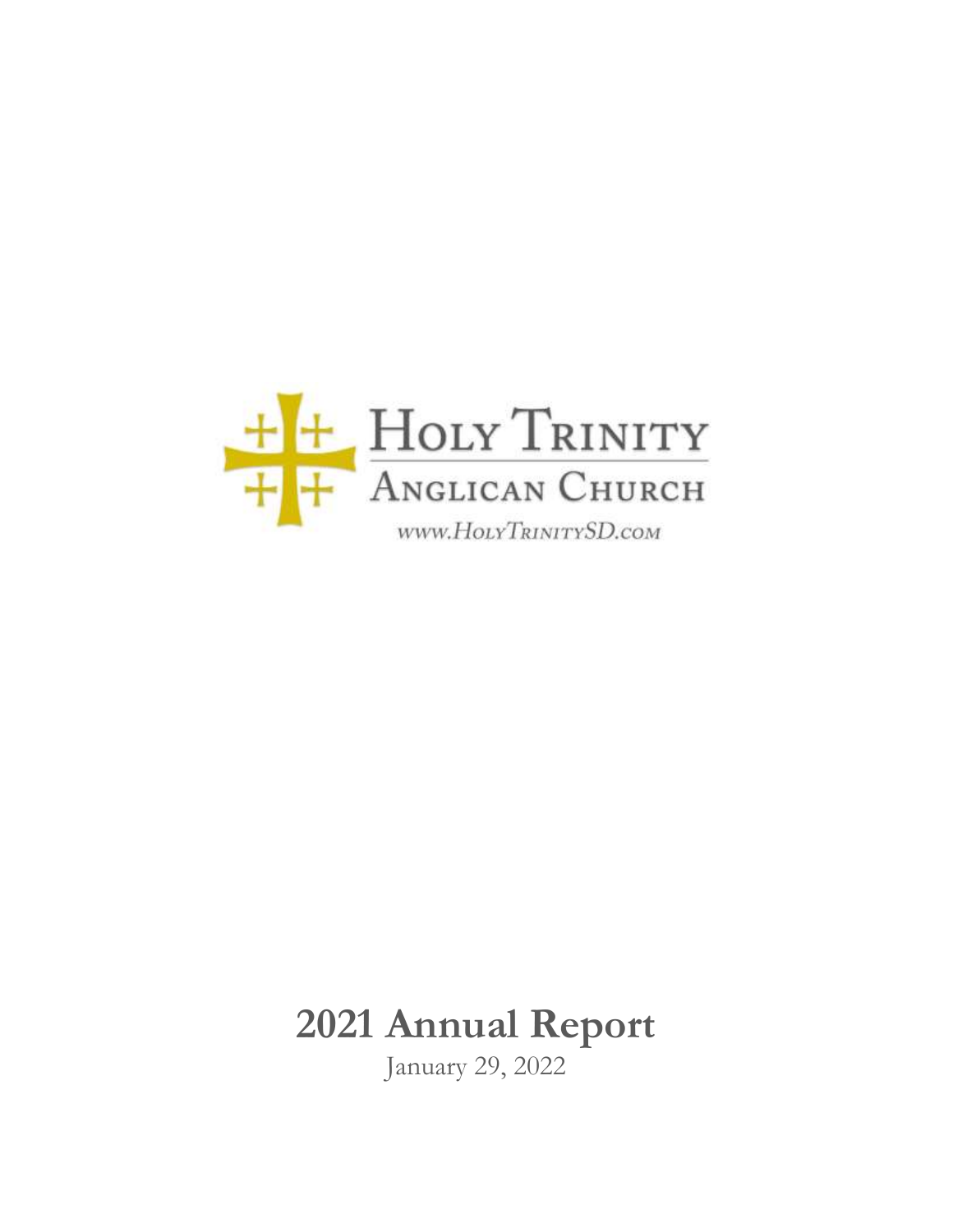## **CONTENTS**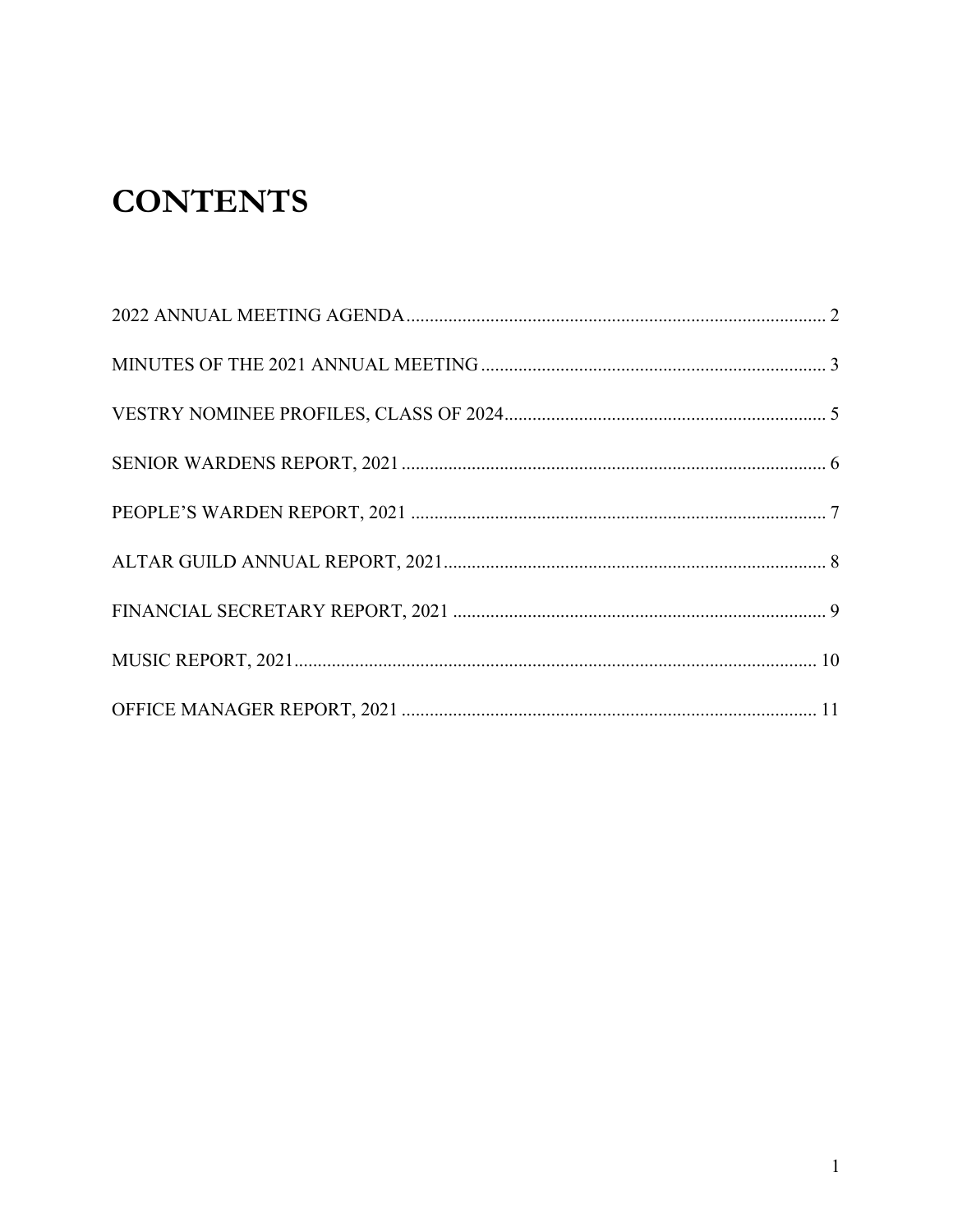### <span id="page-2-0"></span>**2022 ANNUAL MEETING AGENDA**

#### ORDER OF BUSINESS FOR ANNUAL MEETING

- **9:30 a.m.** Holy Eucharist
- **10:15 a.m.** Prayer for the Opening of the Annual Meeting

Attendance taken by Sign-In. Quorum determined (25 members in attendance).

Approval of the Minutes from 2021 Annual Meeting: February 6, 2021

Statistical Report

Reports

Thanksgivings and Recognitions Presentation of 2022 Budget: Donna McKee-Gallant, Treasurer Vestry Election for class on 2024 Discussion of our future: Fr. Paul Gibbons

**11:30 a.m. Closing Prayer and Blessing**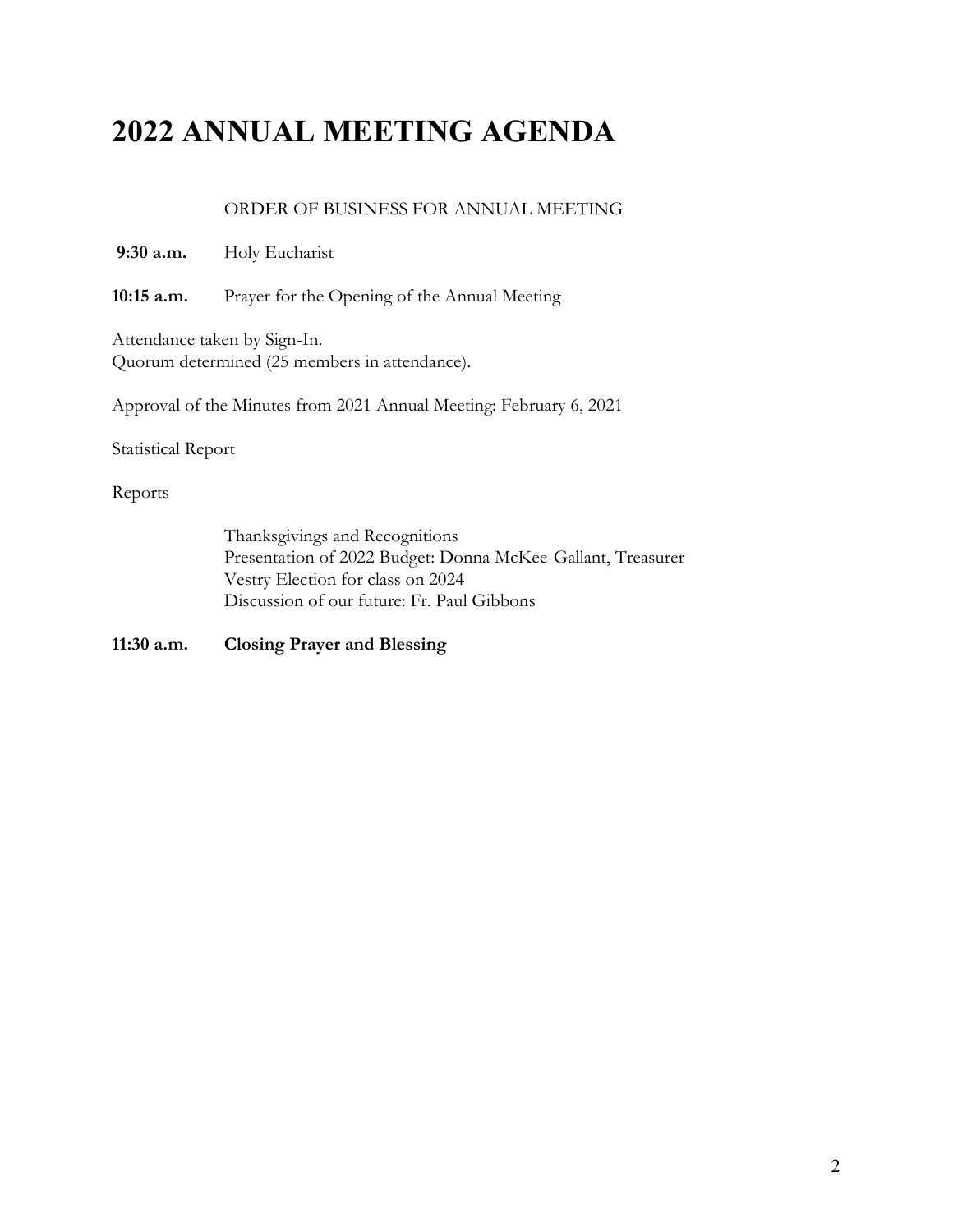### <span id="page-3-0"></span>**MINUTES OF THE 2021 ANNUAL MEETING**

Saturday, February 6, 2021

The 2021 Annual Meeting was held online due to the ongoing Coronavirus pandemic. Notice and instructions were provided to members in advance by mail, on the Holy Trinity Parish website and in the weekly e-newsletter. Members read reports and voted online and by mail in advance of the meeting. Then, they joined the video-conference by a link posted on our website.

**Introduction**: The 2021 Annual Meeting began at 9:30 a.m. with people entering Zoom online. Fr. Paul Gibbons, Rector, gave assistance in using this format for the meeting.

**Morning Prayer**: Fr. Paul introduced Morning Prayer with comments on the benefits of the Daily Office and instructions. The service was officiated by Fr. Paul with Petia Yanchulova Merica-Jones assisting with the liturgy and Chuck Merritt and Cathy Lemieux reading the lessons appointed for February 6.

**Prayer for the Opening of the Annual Meeting** was offered by Fr. Paul Gibbons, Rector at 10:16 a.m.

**Quorum was declared present** by Fr. Paul Gibbons. 34 voting members cast ballots in advance. 25 voting members were present at the meeting. plus two non-members were present. Attendance is recorded in the Annual Meeting file.

**Approval of Minutes**: Moved (Chuck Merritt), Seconded (Sheila Hammond), Carried: the Minutes from the 2020 Annual Meeting, dated February 1, 2020, were approved.

#### **"Where Is God Leading Us?"** - Fr. Paul Gibbons

Fr. Paul gave a state-of-the-parish address beginning with a video collage of 2020. A recording of this address is located in the Annual Meeting file.

Average attendance in 2020: Sunday in person: 25.4 Sunday online: 148 Friday in person: 7 Friday online: 5 Further statistics are recorded in the Annual Meeting file.

#### **Presentation of 2021 Budget -** Donna McKee-Gallant (Treasurer)

Donna McKee-Gallant (Treasurer) presented the Budget for 2021. Donna thanked the Finance team for their service: Financial Secretary Janet Merritt; Assistant Treasurer Lenora Witt; the Budget Committee (Cathy Lemieux [chair], Janet Merritt, Jay Eggers, John Rogitz, Joanne Millum, Pat Hagan, Fr. Russell Martin, Donna McKee-Gallant); Office Manager Sandra Mack; and Counters. Income in 2020 was close to what was pledged. The 2021 Budget is balanced due in part to a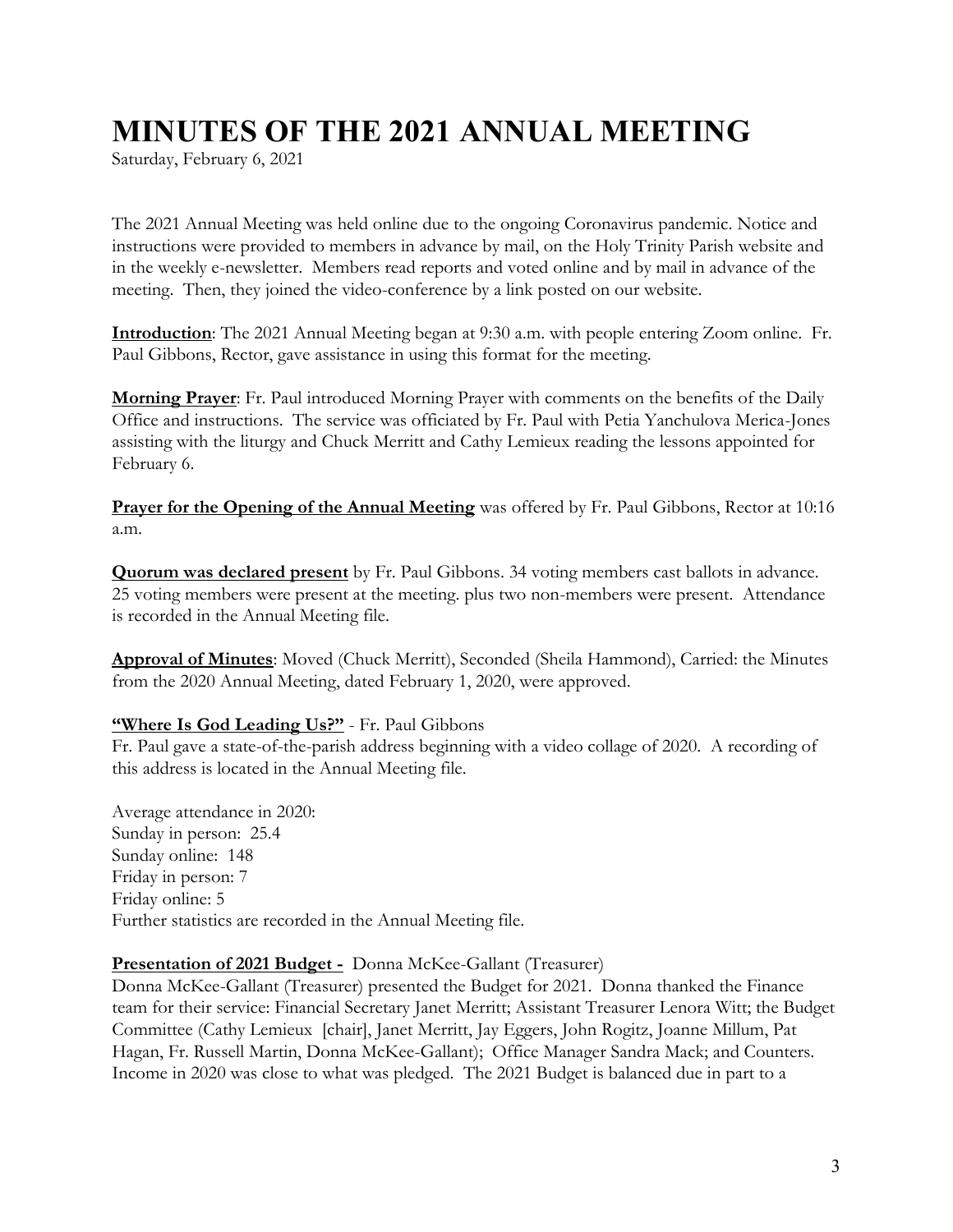bequest from Edith Hall. Going forward, we have the option of using income from our investments.

Fr. Paul Gibbons added these comments in response to budget questions from the floor:

- We had an independent financial review of the books in 2020.
- Bethany Lutheran rent was renegotiated for 2021.
- We made a new contract with Teres Byrne, Musician.
- God is faithful. He will provide for what He calls us to do.

#### **Motion to Change By-Laws – Jay Eggers**

BE IT RESOLVED that Article III, Section 3 of the Amended and Restated By-laws of Holy Trinity Parish of Ocean Beach adopted on February 6, 2016, is amended by deleting "ten (10)" and inserting instead "not more than ten (10) nor less than seven (7)"

Moved (Jay Eggers), Second (Linda Klug), Carried: 31Y/2N/1A. The By-Laws will be amended as follows:

#### NEW LANGUAGE OF ARTICLE III, Section 3

Section 3. Number and qualification of Vestry members. There shall be ten (10) not more than ten (10) nor less than seven (7) Vestry members, one of whom shall be the Rector and the remainder active members of the corporation.

**Introduction and Election of New Vestry Member**: Fr. Paul introduced Deborah Caroccia (in absentia). Moved (Jay Eggers), Second (Linda Klug), Carried: Deborah Caroccia was elected unanimously for the 2021 – 2023 Vestry term.

**Thanksgiving and Recognitions**: Fr. Paul thanked the Office Manager, Finance Team, Vestry and Wardens, Altar Guild, Music Ministry. Fr. Paul thanked the two outgoing Vestry members for their service: Teresa Hardisty and Mark Caroccia. They will receive icons of the Transfiguration as soon as he sees them.

#### **Closing**

Fr. Paul concluded with a final prayer at 11:14 a.m. Fr. Wale Giwa-Alaka moved to adjourn. The meeting was adjourned at 11:16 a.m.

Respectfully submitted, Sandra J. Mack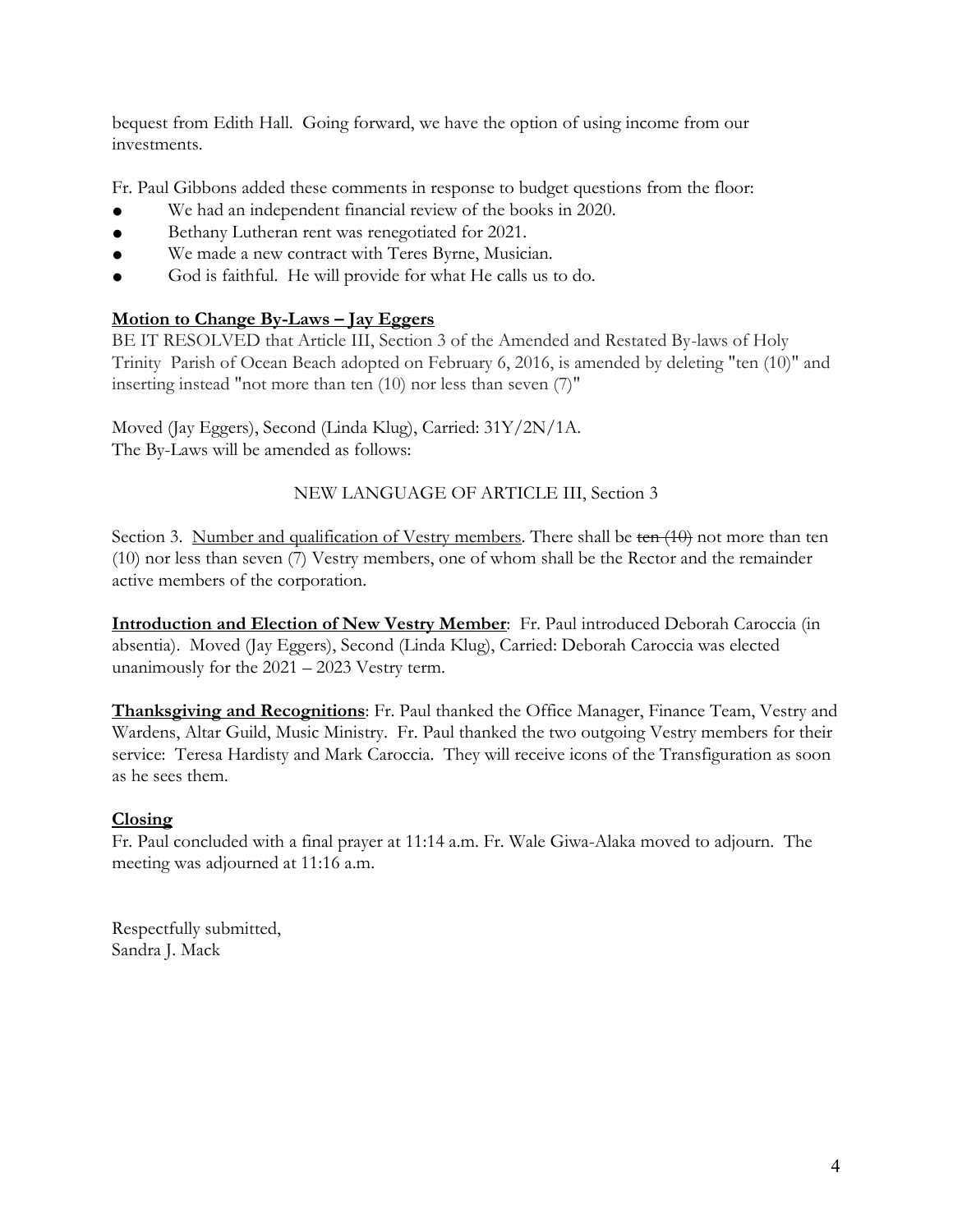## <span id="page-5-0"></span>**VESTRY NOMINEE PROFILES, CLASS OF 2024**

Vestry terms are for three years. Vestry nominees are members of the church in good standing. For more information about the vestry of Holy Trinity visit www.holytrinitysd.com/what-is-thevestry.html

### **Thomas Creighton**

Thomas Felix Creighton is a British subject, brought up in within the Anglican communion. He has worshiped at Anglican churches in the UK, Turkish Cyprus, Hong Kong and a variety of other countries; keeping the CoE traditions and articles of faith alive as part of an international worshipful community. He moved to San Diego in 2021, and attended Holy Trinity upon arrival, joining the choir and giving Bible readings for services. So, Thomas is a recent but active member of Holy Trinity, SD.

### **Corin Fayé**

Corin Fayé was born in Santa Barbara and raised in the Seattle area. After getting his BA in English Literature, he did mission work in Hungary with YWAM and then worked in the Produce Department of Safeway for eight years. He's currently a freelance writer and lives in Point Loma.

### **Travis Wilson**

Travis Wilson was born in Nevada but grew up in Southern California in Ocean Beach and Crestline. He is a graduate of California State University San Marcos (B.A. Communications) and Trinity School for Ministry in Ambridge, PA (M.Div. 2022). After graduating from CSUSM, Travis became the Branch Director for the Boys & Girls Club of San Marcos before entering full-time ministry work through InterVarsity Christian Fellowship. Travis and his wife Kelsey met as students at CSUSM and married in 2016 once they were both on staff with InterVarsity. Travis served InterVarsity as a Campus Staff and Associate Area Director before leaving staff to pursue Holy Orders through the Diocese of Western Anglicans. Kelsey now works as a coach on the National Ministry Partnership Development team for InterVarsity. Travis and Kelsey have two beautiful girls, Rylee and Selah. They are expecting their third this April! Travis has a deep love for the Church, God's people, and the proclamation of the Gospel, which he brings to everything he does.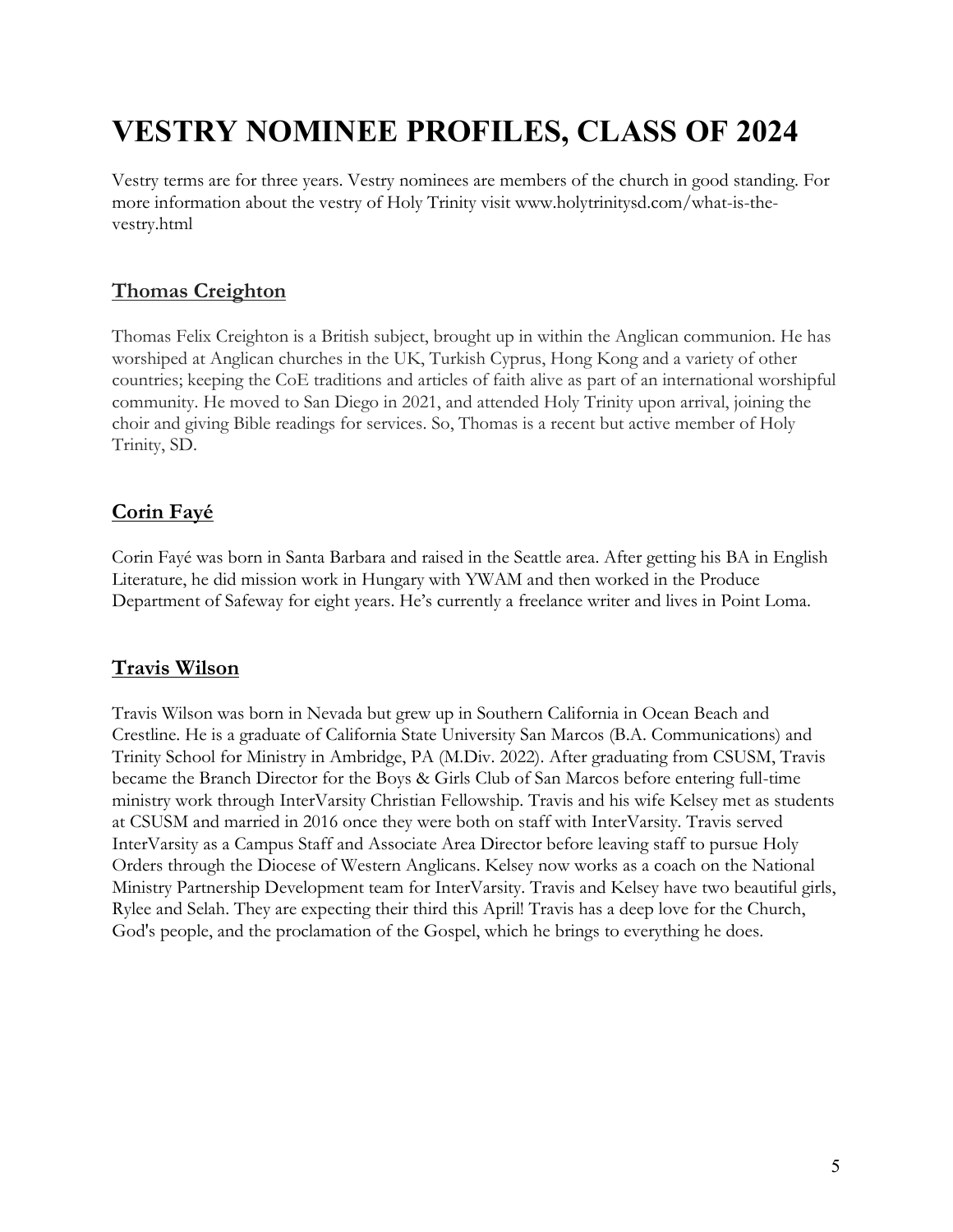## <span id="page-6-0"></span>**SENIOR WARDENS REPORT, 2021**

#### **WORSHIP IN THE TIME OF COVID**

*And we know that for those who love God* **all things work together for good***, for those who are called according to his purpose.* (Rom 8:28)

The year 2021 was a continuation of the strangest times most, if not all, of us have ever experienced. In early 2020 the corona-19 virus began infecting and spreading throughout the whole world. It affected every aspect of human life and most of were either directly affected, or know someone, who was affected physically, financially, mentally and/or spiritually by this pandemic.

The pandemic affected the Body of Christ by the shutting down of houses of worship. But as it always is God had other ways for the Body to continue their worship.

In 2021 Holy Trinity began the year as we finished 2020 by having outdoor services at 10:30 on the patio at our office at Cannon and Talbot in Point Loma. These services were on-line and very successful thanks to people volunteering to help with the se-up, running the video equipment, and the break down and clean-up the area at the end of service. These services continued into December nearly uninterrupted due to the fact we were blessed with great weather and only had to move indoors twice.

In June, when the COVID restrictions ease up, we resumed our 8:00 service at Bethany Lutheran. At this point we could have gone back to the way things were before the pandemic started and just had the 8:00 service but the 10:30 service was attracting a number a new people, especially families with kids and we knew we should not end it. Since then, we have continued both services almost every Sunday.

During this time, we continued our search for a permanent home, however everyplace we found was either financially out of reach or did not want to have a church in their facility. In the end we decided to alter the interior of the office space in Point Loma and make it into a Chapel for the 10:30 service. After getting permission from our landlord and the city of San Diego, several walls were removed and the majority of the space became a place for worship. On November 21<sup>st</sup> we conducted our first indoor service.

Finally, I want to thank everyone who has given of their time, talents and treasures which has made this last year, despite the pandemic, one where we could see God's plans for our community.

Respectfully Submitted

Chuck Merritt Sr. Warden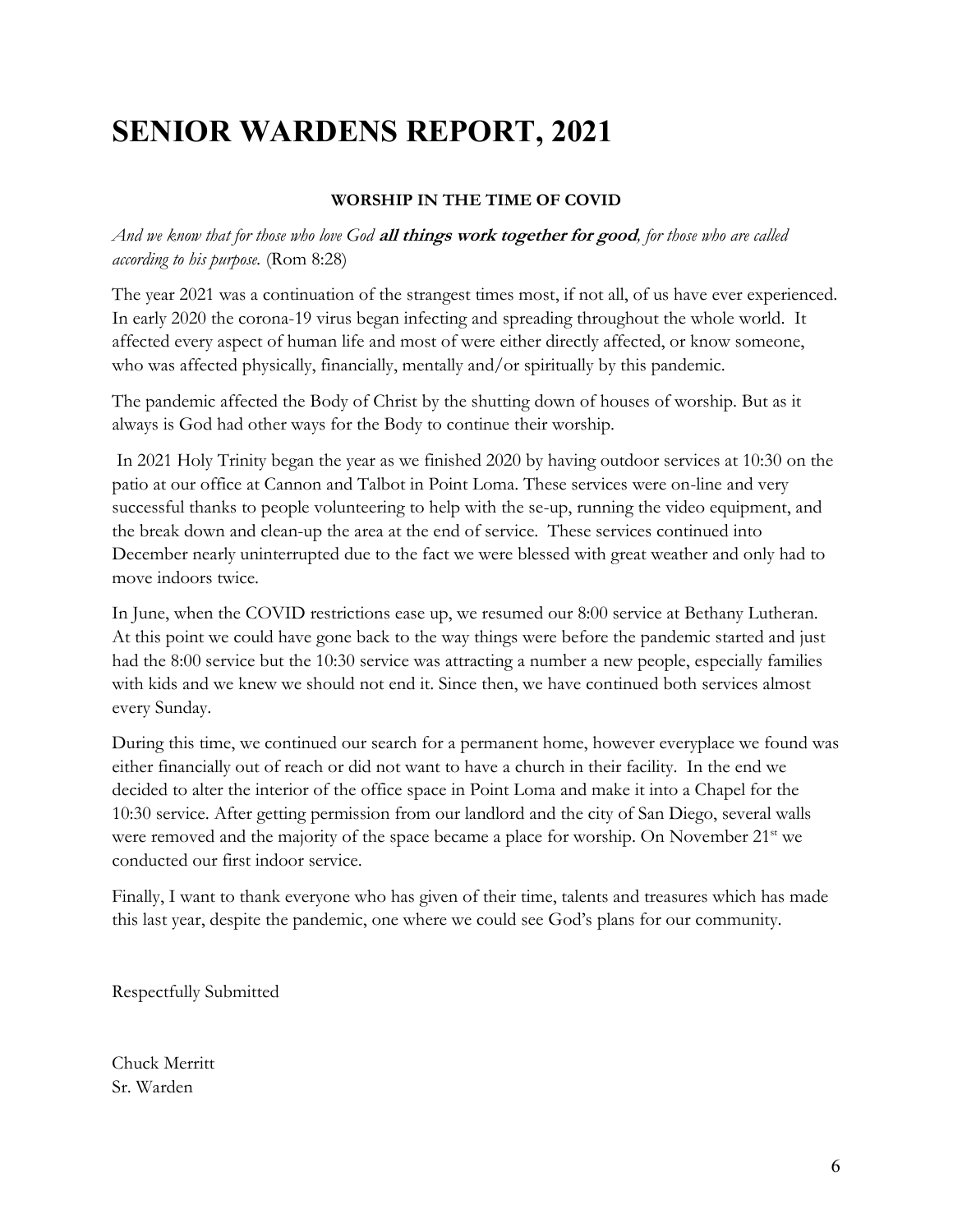## <span id="page-7-0"></span>**PEOPLE'S WARDEN REPORT, 2021**

2021 proved to be another challenging year. The Parish family has changed and grown stronger in our faith. We have added a Chapel service to which offers additional worship opportunities to for the community.

The Vestry met with the Bishop in December. He offered his support and assistance in moving forward with the positive change. The Parish while working through the challenges of 2021 which included, the continued Covid 19 affects, the reduced in-person attendance, still grew in new members.

We as a Parish remain focused on the Lord and the Anglian Faith. Looking toward this new year. Coming together to build on our successes. The Parish needs all of us to take an active part. I pray that each of us will chose to be a part of the varied opportunities to serve.

Respectfully submitted,

Cathy Lemieux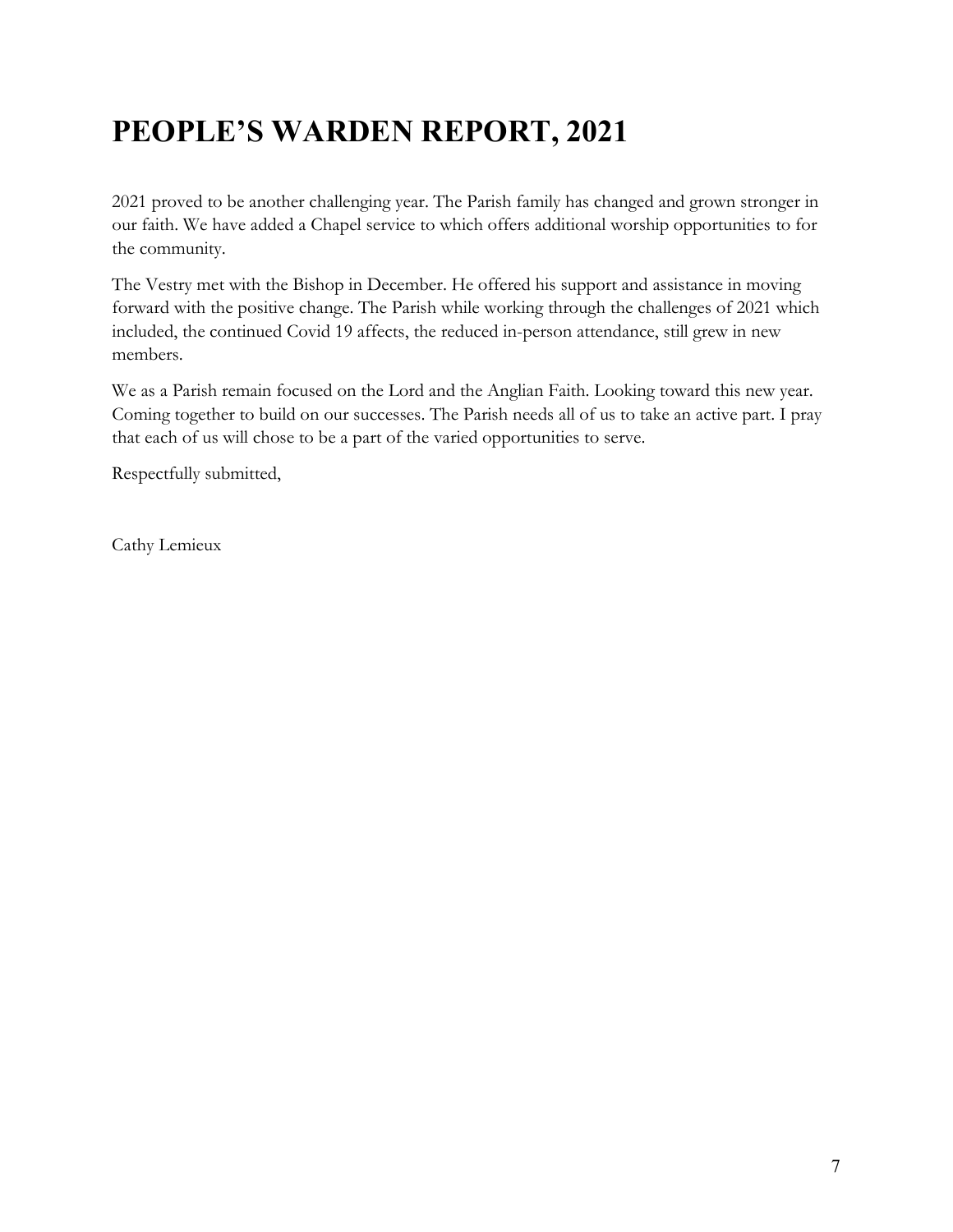## <span id="page-8-0"></span>**ALTAR GUILD ANNUAL REPORT, 2021**

Sheila Hammond, Betsy Tranberg and Laury Graves attended to the Altar Guild duties including the setting up and cleaning up the communion elements and vestments at Sunday 8 a.m. services at Bethany Church. Debby Caroccia did the same for the 10:30 services outside on the patio and as the services moved into the office space late in the year. During Debby's medical leave, the others helped. We are grateful to Father Wale Giwa-Alaka, Father Russell Martin and Abbie Gibbons for setting up the altar table, sacraments and vestments at the outside patio services, as they were able. Betsy checked and ordered needed items such as communion wafers and wine along with Sunday altar flowers at Bethany, lilies at Easter and poinsettias at Christmas.

Betsy retired from the Altar Guild at the end of the year. Laury resigned. Sheila and Debby desperately need help. Please contact them directly to see how you can assist even in small ways.

Faithfully submitted, Debby, Sheila, Betsy and Laury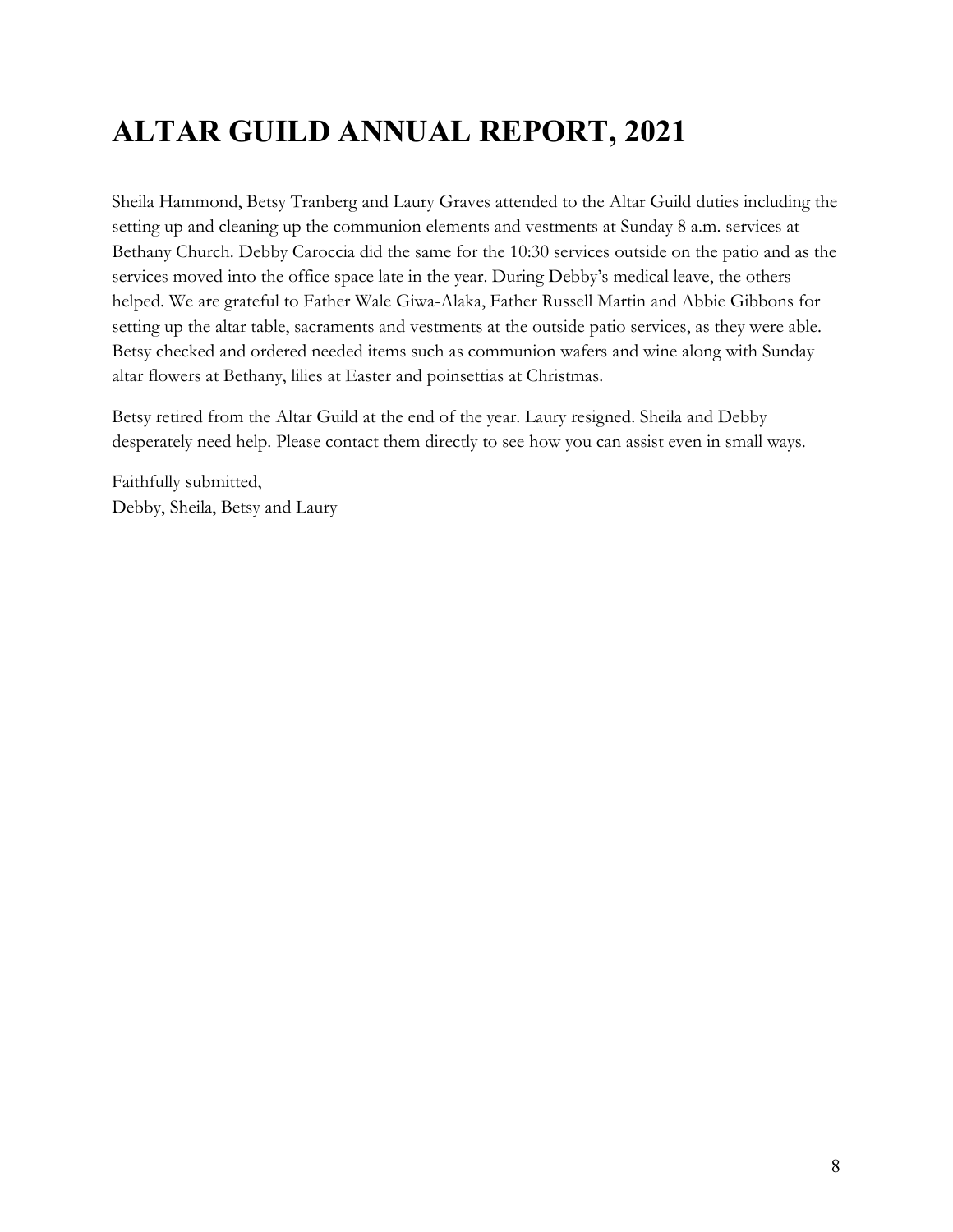## <span id="page-9-0"></span>**FINANCIAL SECRETARY REPORT, 2021**

The Financial Secretary's responsibilities are primarily to receive and record income from donors, make bank deposits, and prepare donor statements. Members' pledges are recorded and tracked by the Financial Secretary as well.

#### **2021 Pledge Report**

| Pledges to General Fund      |              |
|------------------------------|--------------|
| 32 pledges at start of year: | \$163,034.00 |
| 1 additional pledge:         | 7,350.00     |
| 33 pledges at end of year:   | \$170,384.00 |

Pledge funds received: Pledged: \$170,384.00 15 overpaid pledge: 33,388.00 8 underpaid pledge: (12.560.88) Net over/underpayment:  $+20,827.12$ **Total Pledge funds received: \$191,211.12**

#### **2021 ONLINE contributions**

Nine (9) individuals used the online portal to make donations.

**\$ 10,720.00** is the *total* amount donated online. \$ 5,460.00 of online donations came from pledging individuals/families, and is included in the pledge calculations above.

Note: The lag time between when donations are made online through the Facebook portal and the day those funds are remitted to our bank, is a minimum of 3 weeks.

#### **2022 Pledge Report**

**\$128,268.00** has been pledged by **22** individuals or families (includes 1 new).

My gratitude to Sandra Mack and Dana Maxwell for stepping up to count the 8:00 a.m. receipts, and to the *numerous* volunteer counters that were recruited in pairs each Sunday to count the 10:30 a.m. receipts. I thank you all so much for your willingness to be tapped to play such an important and vital role in the functioning of the church, as you are first to handle and count the offerings.

Submitted by,

Janet Merritt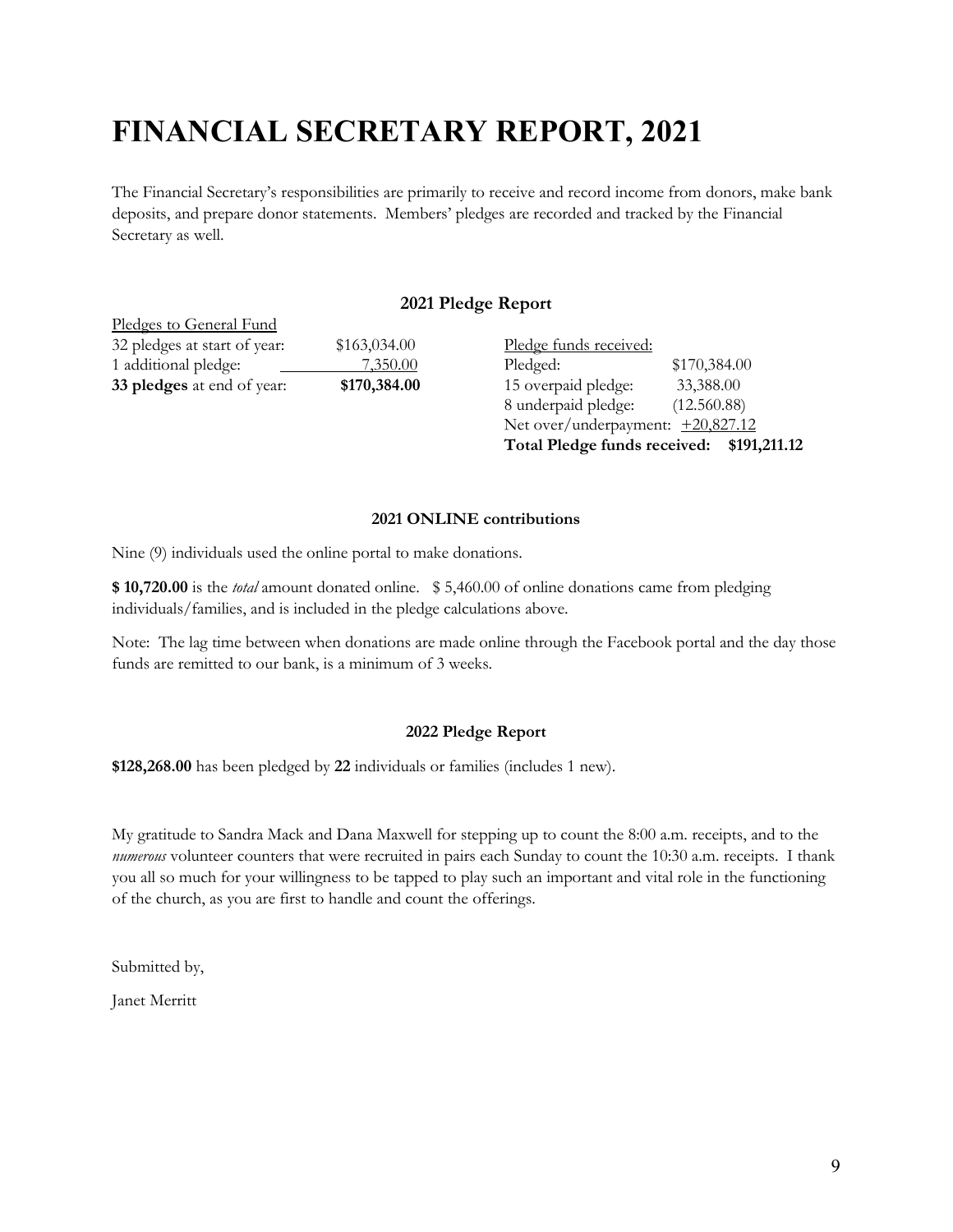## <span id="page-10-0"></span>**MUSIC REPORT, 2021**

The choir was excited to be back singing this year starting in March at the outdoor mass and now at the indoor space in Point Loma. We said goodbye to Russell Martin and wished him well on his marriage and new life in Texas. We welcomed new choir members Stephanie and Thomas Creighton. Christmas Eve was beautiful with special music by Pete Thistle and additional singers Alicia Calhoun, April Gibbons and Geoff Schiering, with Geoff's added talents on guitar. We are thankful for our choir members and vocal volunteers: Alicia Calhoun, April Gibbons, Charlotte Hickcox, Geoff Schiering, Janet Merritt, Stephanie and Thomas Creighton. The choir and musicians look forward to more opportunities to worship the Lord with you and are always open to welcoming new singers and musicians.

Serving the Lord with you, Teres Byrne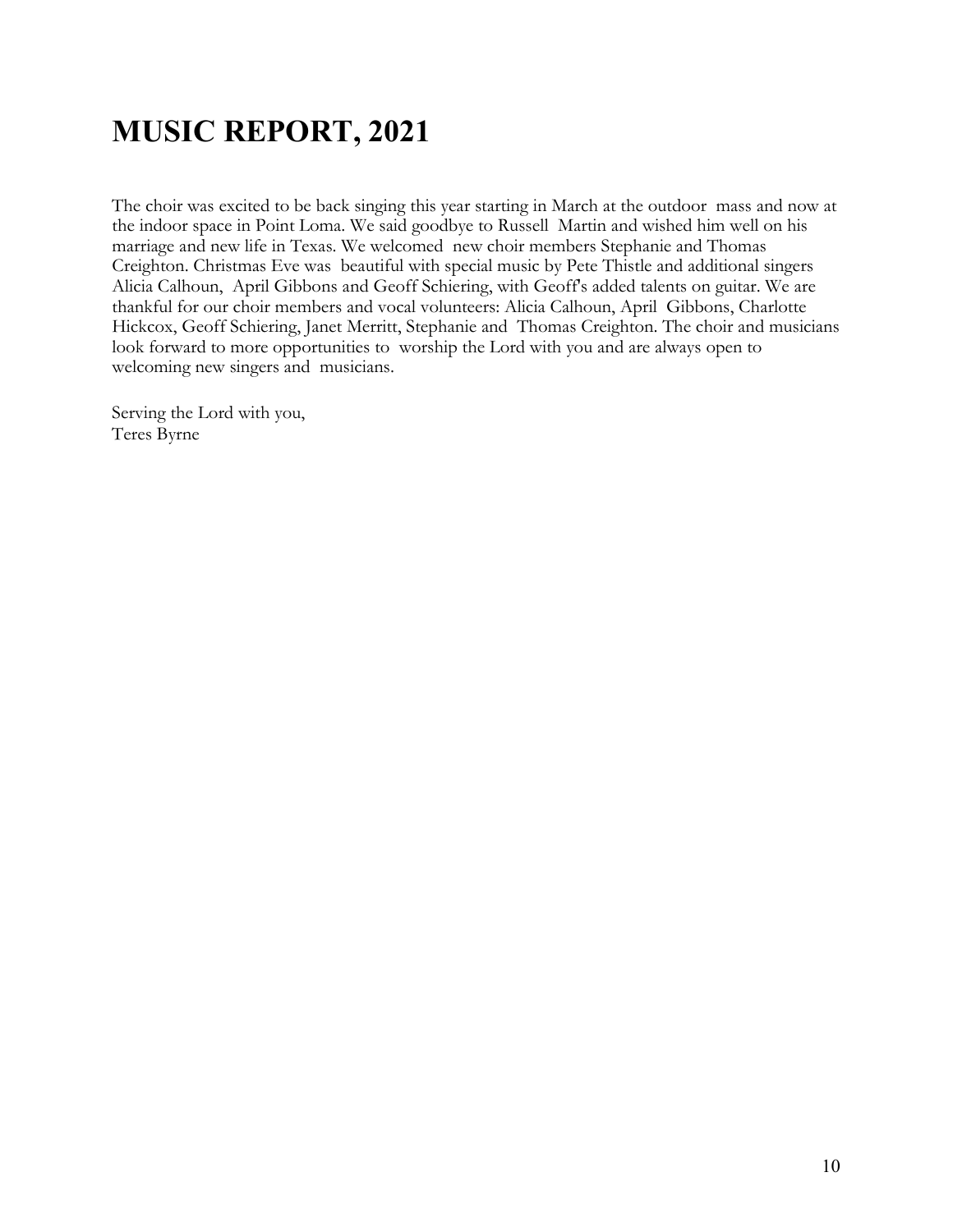## <span id="page-11-0"></span>**OFFICE MANAGER REPORT, 2021**

2021 was the second year of global pandemic. The 10:30 a.m. outdoor service that we began in September of 2020 celebrated its one-year anniversary. In that one year, we received 19 new members. We also welcomed many more visitors, some of whom have continued with us. Fr. Paul trained some of the members as new Readers and Chalice Bearers, so we had a strong pool of worship assistants at this service. Numerous volunteers helped to set up equipment each Sunday, and others served as video technicians. An average of 25 worshipers attended these outdoor services in 2021. Many more watched online. Fr. Russell Martin assisted through July, when he moved to Texas. The Vestry made plans to find and/or make an indoor space for the 10:30 service. When all neighbors and our landlord approved plans to remodel the office space, Fr. Paul approached the City of San Diego and was told we didn't need a permit because we were already zoned properly. We began renovations of our office space to accommodate indoor worship. At the end of 2021, the office renovation was still in progress while we held services inside.

Regular 8:00 a.m. worship resumed at Bethany Lutheran Church in June 2021. Beginning in September, we offered hymns at this service on the first Sunday of each month. Attendance at the 8:00 service was up to 20 worshipers; mostly established parishioners, but some of our new members and visitors worshiped at that service also. In the fall, Carl Tranberg reestablished our after-church fellowship hour, which was well-received.

Our online service, begun in 2020, continued all year, moving to YouTube in the summer. YouTube provided better sound and video quality but did not provide the interaction that parishioners enjoyed with Facebook Live.

Fr. Paul continued to provide home communion to homebound parishioners, observing all safety protocols. Many welcomed these personal visits, but most able parishioners chose to worship in person at one of our two services. Fr. Paul continued his weekly Monday Morning Prayer, Friday Morning Prayer, monthly Wednesday Men's Group at his home, service as Assistant Dean of San Diego Anglicans, service on the Governance Task Force, leader of the annual Deanery Campout.

We continued our office pandemic protocols throughout 2021. My Office Assistant, Monica Rose, worked on Mondays and Wednesdays; I served at the office on Tuesdays and Thursdays (other days from home;) and Fr. Paul worked at the office on weekends. Monica left in October to move to another state with her (military) family.

2021 was my final year of employment at Holy Trinity. I am grateful for seventeen years of service as the Holy Trinity Office Manager. On December 19, Travis Wilson began as Church Administrator. I look forward to continued worship, fellowship and voluntary service at Holy Trinity.

It has been an honor to serve our Lord with you in the parish office.

Respectfully submitted, Sandra J. Mack, Office Manager